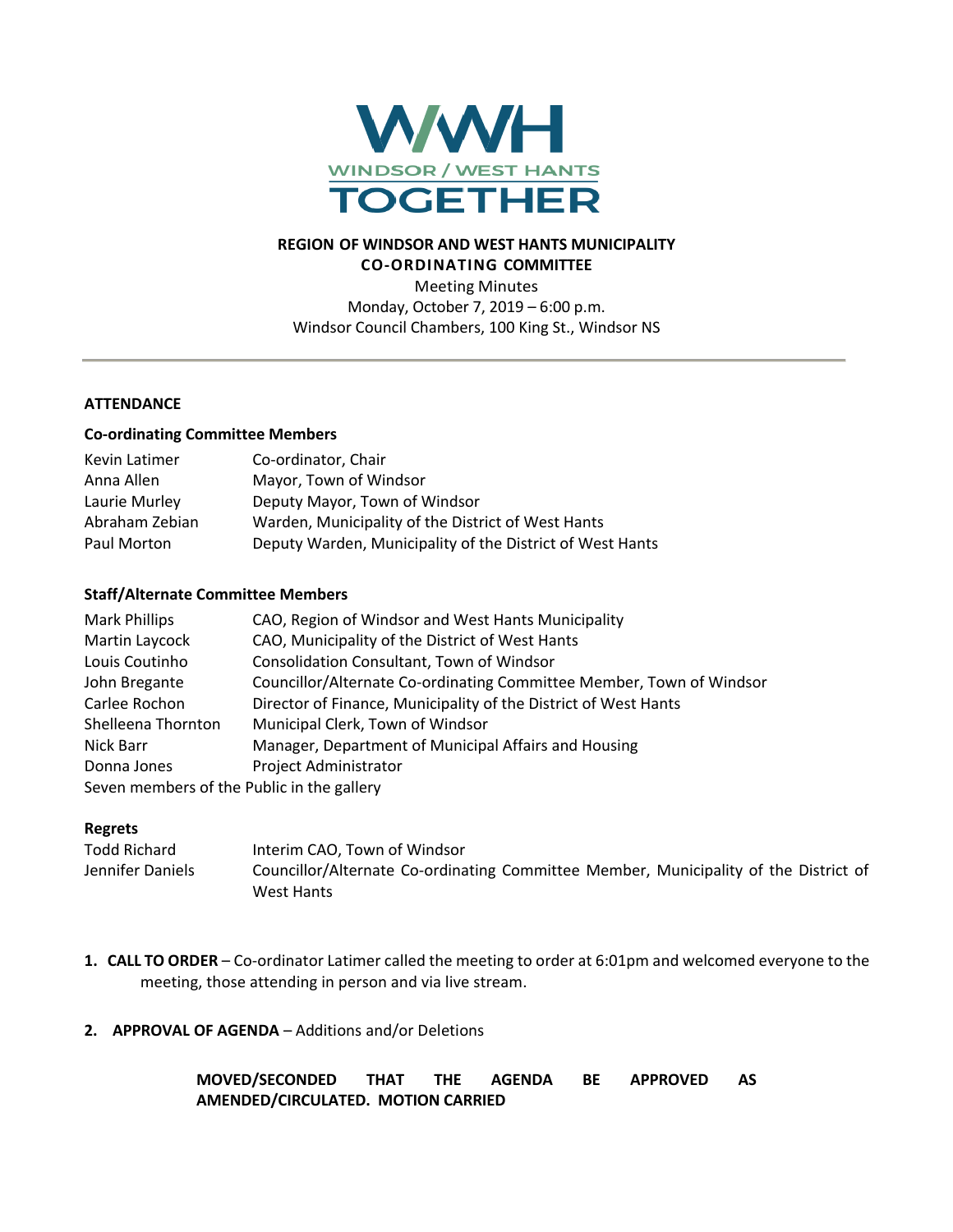### **3. APPROVAL OF MINUTES** – Meeting of September 16, 2019

# **MOVED/SECONDED THAT THE MINUTES BE APPROVED AS CIRCULATED. MOTION CARRIED.**

### **4. DELEGATIONS / PRESENTATIONS (none)**

### **5. BUSINESS ARISING FROM PREVIOUS MINUTES**

(a) Work Plan Updates – Co-ordinator Latimer

- Co-ordinator Latimer updated the Committee members on the Human Resources front. Noted that they are moving forward on the implementation of the portion of the organizational chart that was approved at the prior meeting.
- On election readiness, advised that Ms. Brown has been off and running trying to finalize her work plan and the dates to ensure that everything that needs to happen is coming together as it should.
- Noted that Ms. Brown would be reaching out to the Province to meet on some of the challenges of having this election as a one-off, ahead of the other municipal elections.
- Referenced Public Engagement and the Making the Change portion of the work plan. Noted that the survey is an important part and advised the members that we have surpassed the goal of 1000 that was set for receiving completed surveys. Still three weeks to go until the survey closes.
- Co-ordinator Latimer updated the Committee on the status of work being done by the Management Without Borders program. Advised that the students have prepared a draft of their proposal and he would be meeting with the group later in the week to provide feedback on content and schedule. Noted the students would be presenting at the Co-ordinating Committee meeting October 28<sup>th</sup>.

(b) Terms of Reference Update

- Co-ordinator Latimer referenced the "Other" section in the Terms of Reference regarding reviewing and the periodically making changes or amendents that deemed neccessary.
- Advised that since they hired the first CAO for the new Regional Municipality they should review and revise the Term of Reference to make them more reflective based on terms of where they are now.
- Handed out a copy of the Guiding Principles that were adopted by the Committee in October of 2018. Noted it would be a good idea to do a shoulder check to see how the Committee was doing, are the principles being adhered to, are they making progress, etc.
- (c) Campaign School Update
	- Ms. Jones shared with the members, dates that have been set to hold the Campaign Schools for the upcoming municipal election.
	- November 9<sup>th</sup>, Ardoise Community Hall, 9:00 am to 12:00 pm
	- November 20<sup>th</sup>, place TBD, 6:00 9:00 pm
	- December 4, Windsor Community Centre 1:00 4:00 pm
	- Mayor Allen commented on the need for evening Campaign Schools and noted she was worried about the daytime dates and hours. Asked if the presentations at the three events would be consistent. Ms. Thornton advised that staff from DMA & the Municipal Units were meeting to review the content of each other's presentations to ensure there was no duplication of information. Once the first presentation is provided by the DMA staff, the Returning Officer and Assistant Returning Officer would provide the other two workshops. Also noted they would be providing a more local grass roots component to their presentation.
	- Co-ordinator Latimer asked what was being done to communicate the information on the Campaign Schools. Ms. Thornton advised that information would be posted on both the Stronger Region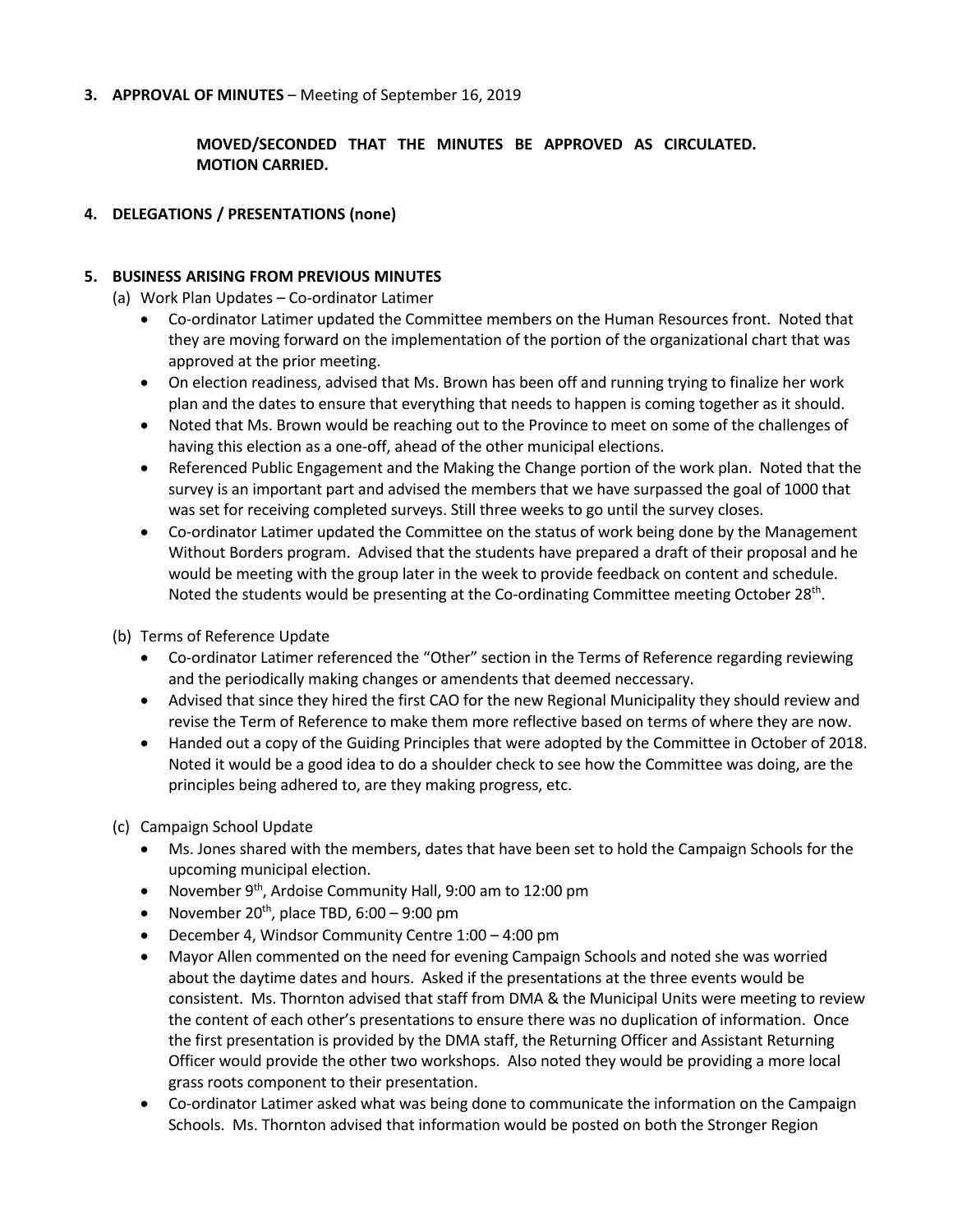website, SharePoint, social media, word of mouth, as well as newspaper ads.

• Warden Zebian noted and suggested that any savings from the public engagement events funding allocation could go to the advertising needs for the Campaign Schools.

### **6. STAFF REPORTS**

- (a) CAO Report CAO Phillips
	- CAO Phillips provided a high-level review of his report that was shared with the Committee prior to the start of the meeting.
	- Advised the members that interviews for the department leads had been held and that the results would be shared later in the meeting in-camera.

### **7. BILL 55, SECTION 12 ITEMS**

- (a) Recommendation Report PID 45059631 Disposal of Capital Asset
	- CAO Phillips provided an overview and noted the highlights of the Recommendation Report.

MOVED/SECONDED THAT THE CO-ORDINATING COMMITTEE APPROVE THE REQUEST TO DIRECT STAFF TO PROCEED AND LIST PID #45059631 FOR SALE.

- Co-ordinator Latimer noted that he did not feel it was the mandate of the Co-ordinating committee to direct staff and felt it was out their jurisdiction. Thought it might be overly cautious to bring the report forward at this point. Felt is should be brought back to the Committee after there was an accepted offer for the sale of the property.
- Warden Zebian asked if there would be any conditions placed on the sale. CAO Phillips advised it was his understanding that there are some conditions placed on the property and some restrictive covenants that were applied to the property at the time when the adjacent piece of property was sold.
- Mayor Allen advised that Council had directed staff to see if they can negotiate the conditions and noted the Town of Windsor has their solicitor involved.
- After the discussion the following recommended motion was put forward.

# **MOVED/SECONDED THAT THE CO-ORDINATING COMMITTEE APPROVE THE REQUEST TO DIRECT STAFF TO PROCEED AND LIST PID #45059631 FOR SALE AND BRING BACK ANY OFFERS ACCEPTED BY THE TOWN. MOTION CARRIED**

# **8. CORRESPONDENCE RECEIVED**

- (a) Letter from West Hants Underwood Road, Garlands Crossing
	- Warden Zebian declared a conflict of interest as he signed the letter, turned it over to Deputy Warden Morton.
	- Deputy Warden Morton reviewed the content of the letter that was put forward.
	- Mayor Allen asked why other roads were included and identified in the letter, Cole Drive and other appropriate road connections. Asked what it had to do with taking it over from the Province.
	- Mayor Allen made the suggestion that the request be brought back to a meeting of Joint Staff before a decision is made and asked that a full report be provided before they make a decision on this issue. Deputy Mayor Murley agreed with the Mayor.
	- Co-ordinator Latimer noted that is an area for joint opportunity moving forward.
	- CAO Laycock provided a brief background on the content of the letter. Noted there is a small section of road on Underwood that is owned by the Province while the rest is owned and maintained by the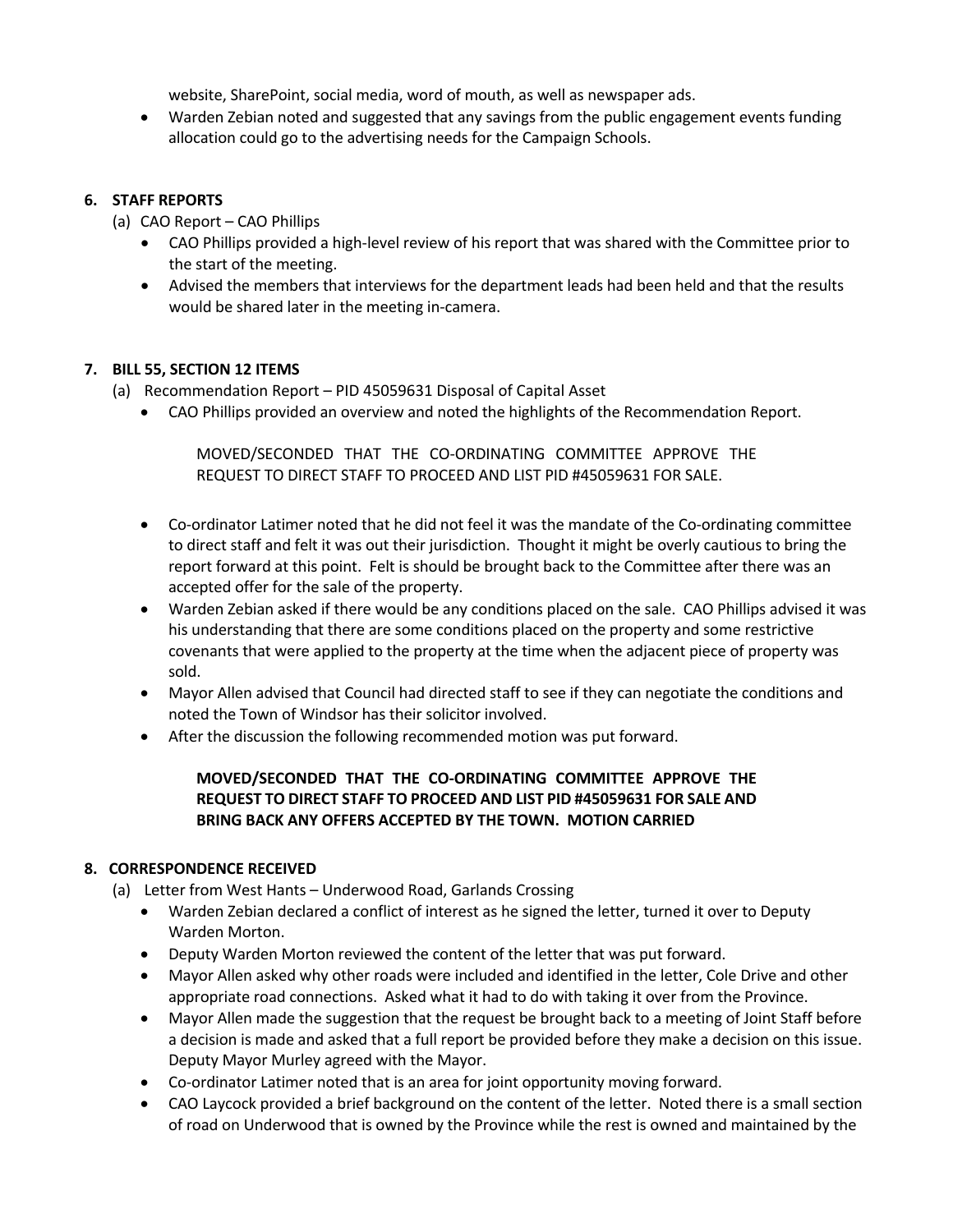Municipality of West Hants. Clearing and maintenance is done very well vs the section on Underwood that leads from Highway #1 to Underwood which is not a high priority for the Province. Rationale from Council is that maybe the Co-ordinating Committee would consider taking that portion over in an effort to get the road back to a suitable level and to ensure that snow clearing is done at a reasonable rate.

- Co-ordinator Latimer asked CAO Phillips to take it away and consult with the two CAO's, to see if there is an opportunity to bring something forward to the Committee for further consideration.
- (b) Letter from West Hants Plebiscite for the new name of the Regional Municipality.
	- Warden Zebain noted that he would like to make a motion so that he could open discussions on the request to the Co-ordinating Committee in the letter.

**MOVED/SECONDED THAT THE CO-ORDINATING COMMITTEE CONDUCT A PLEBISCITE IN CONJUCTION WITH THE MUNICIPAL ELECTIONS ON MARCH 7, 2020 ON THE QUESTION OF A NAME FOR THE NEW REGIONAL MUNICIPALITY BASED ON THE TOP FOUR APPROPIATE ANSWERS AS RECORDED ON THE PUBLIC ENGAGEMENT SURVEY. (Before voting on, discussion was held; see below). MOTION DEFEATED**

- Warden Zebian noted that he was aware that the naming of the new municipal unit was the responsibility of the new council but asked what they were going to do with the answers to the survey. Thought, through discussions, that the committee would make recommendations to the new council and noted it may encourage voter turnout.
- Deputy Warden Morton, agreed with the Warden, thought it would be an opportunity for the residents to have a say.
- Deputy Mayor Murley noted section 11(1) in Bill 55. Did not feel the Committee had the right to hold a binding plebiscite, and felt it was just another way of gathering information.
- Mayor Allen noted that she felt holding a plebiscite was changing the rules halfway through the game. Advised that the public was engaged by going out and asking them to take the survey and that it was her understanding the results would be handed over to new Council.
- Warden Zebian felt that new Council would appreciate the information gathered in a plebiscite and that it was the ultimate way to go.
- CAO Phillips noted that they need to find a balance between political authorities and expertise. Felt that the branding process has to be professionally evaluated and thought through that process, you could get three or four names from a professional branding firm. Noted the name needs to inspire the community and be recognizable.
- Co-ordinator Latimer advised that under the legislation, it is within the purview of the new Regional Municipality. Advised that it was his understanding the results of the survey would be compiled in a report and be brought back to the Co-ordinating Committee in a presentation. Determine what they want to do with it at that point.
- Warden Zebian added that he felt it was the Committees responsibility to look at everything now through a regional lens.

# **9. ADDITIONS TO THE AGENDA**

(a) Staff Recommendation Report – Banking Provider

• Co-ordinator Latimer recommended this report be tabled for this meeting to give the members a chance to review and bring it forward for consideration at the next Co-ordinating Committee meeting.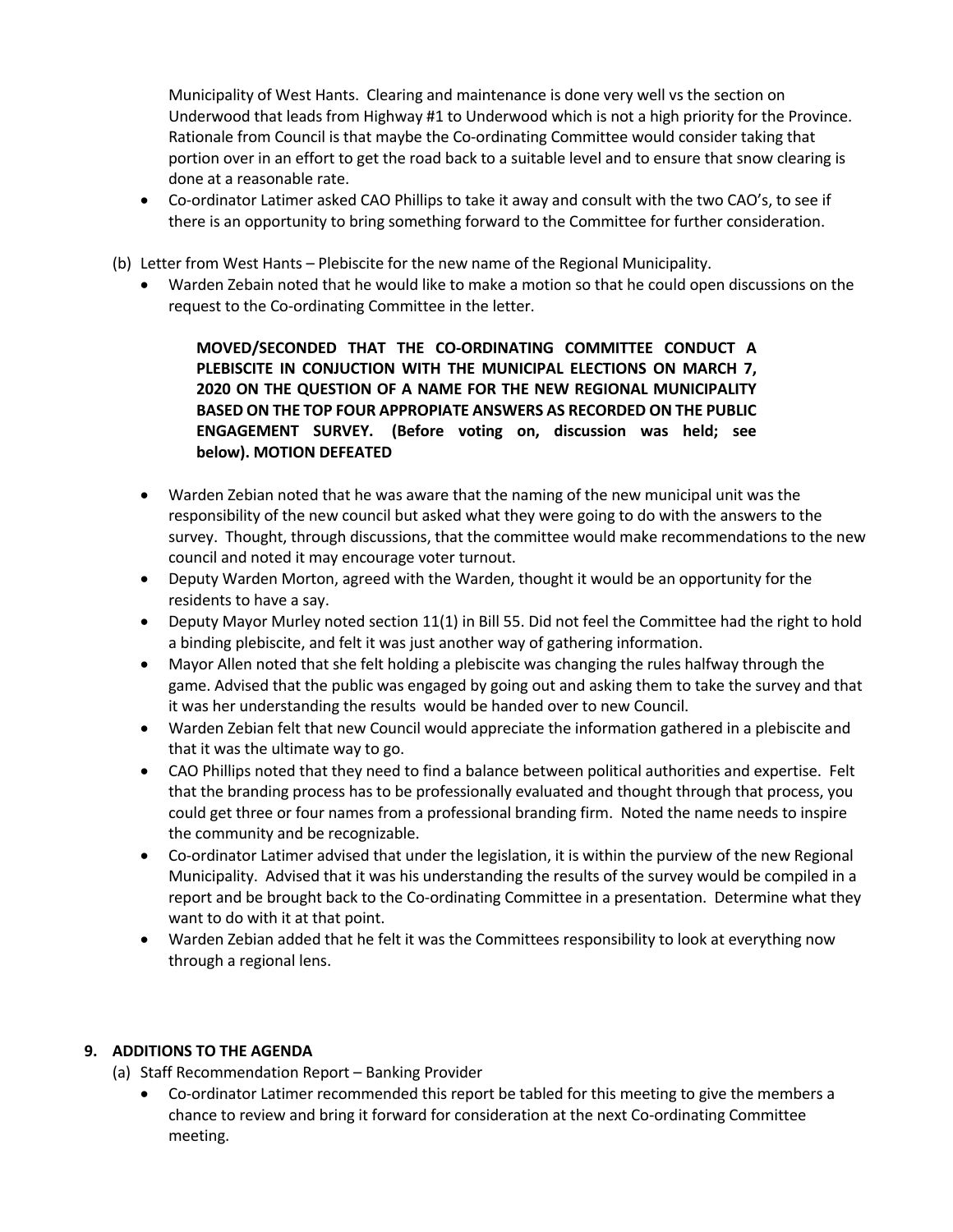- Mayor Allen asked if there were any time constraints with waiting on the report. Ms. Rochon advised that there were not.
- (b) Voter Turnout Discussion
	- Co-ordinator Latimer reviewed and discussed the voter turnout handout that was provided to the Committee members. Noted in the last municipal election in Nova Scotia, the voter turnout was approximately 47%. In West Hants it was 39% and in the Town of Windsor, it was about 50%.
	- Proposed that the Committee agree to try and promote the election in March and to set a goal for voter turnout in 2020. Ask what are things that we might be able to do to make sure people are registered to vote.
	- Warden Zebain noted that you don't have to be registered to vote, it is a matter of getting people out to vote.
	- Mayor Allen suggested having people put up signs the day of the election to remind them to vote.
	- Deputy Mayor Murley noted that keeping electronic voting could have boosted the turnout. Also suggested putting out a full-page ad explaining the various ways people fall into being registered and are able to vote.
	- Deputy Warden Morton added that you can knock on everyone's door and let them know that election day is coming, but ultimately, it is getting them to get out and vote.
	- Mayor Allen put out to the Committee to set the goal at 50%. Warden Zebian stated 50% would be a great achievement but suggested the goal be set at 55%.
	- Consensus agreement to achieve goal of 55% voter turnout.

### **10. IN-CAMERA (if any)**

**(a)** Contract & Personnel Matters

*Those that remained for the in-camera session included the Co-ordinating Committee members, Alternate Committee members Bregante, CAO Phillips, Nick Barr, DMA and Project Administrator Jones. Mr. Barr left the meeting at 7:44pm.*

> **MOVED/SECONDED THAT AT 7:39PM, THE MEETING MOVED IN-CAMERA TO DISCUSS CONTRACT AND PERSONNEL MATTERS. MOTION CARRIED**

> **MOVED/SECONDED THAT AT 8:09PM, THE MEETING MOVED OUT OF IN-CAMERA. MOTION CARRIED**

### **Regular Open Meeting Re-convened at 8:09pm**

**MOVED/SECONDED THAT THE CO-ORDINATING COMMITTEE ADOPT THE STURCTURE OF THE DEPARTMENT HEADS PRESENTED BY GERALD WALSH ASSOCIATES ON THE 16TH OF SEPTEMBER 2019. MOTION CARRIED**

**11. NEXT CO-ORDINATING COMMITTEE MEETING DATE(S) & ADJOURNMENT** – Next meeting is scheduled for 6:00 pm Monday, October 28, 2019 in the West Hants Council Chambers.

> **MOVED/SECONDED THAT AT 8:11PM THE CO-ORDINATING COMMITTEE MEETING BE ADJOURNED. MOTION CARRIED**.